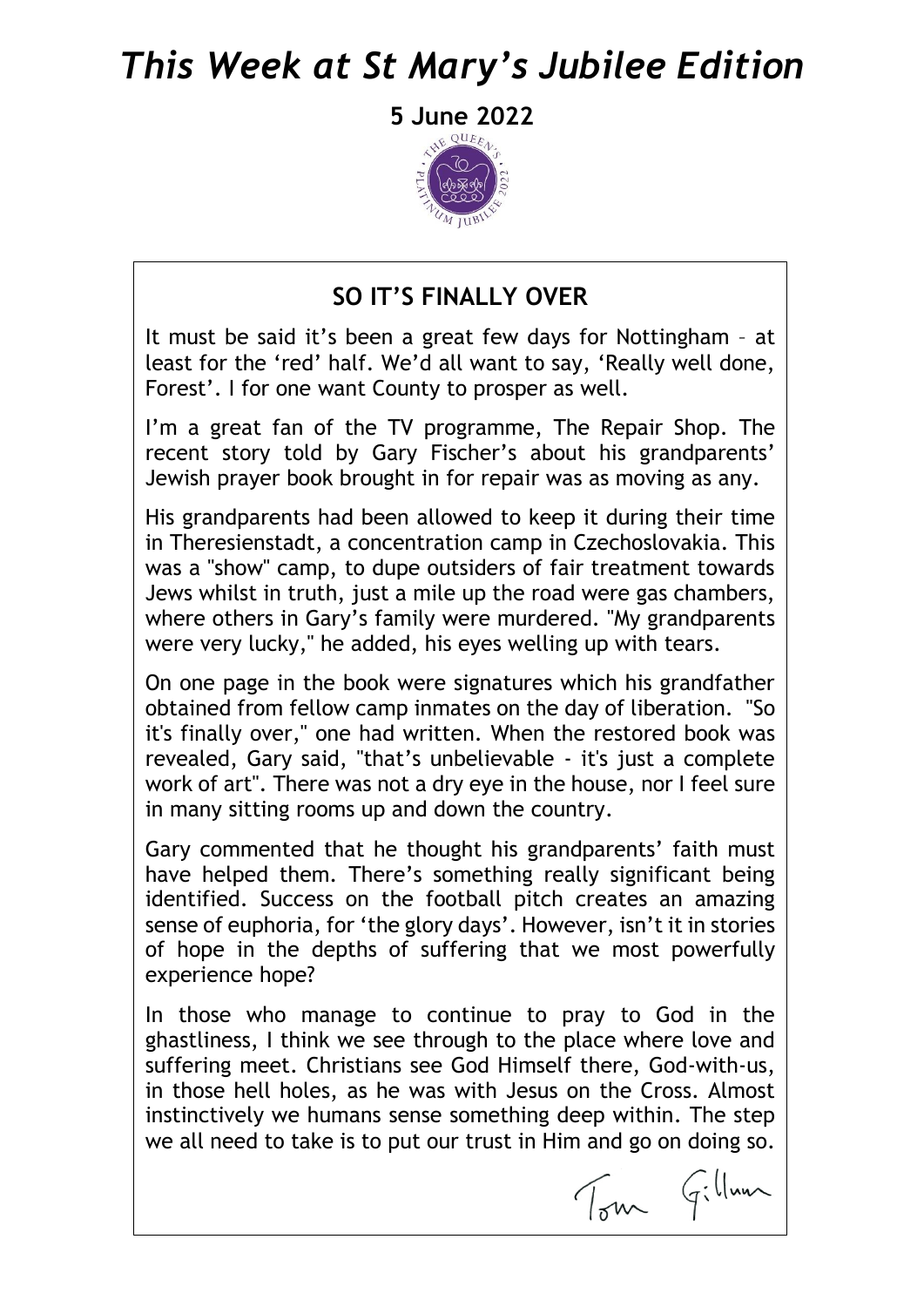## **ROYAL VISIT 28th JULY 1977**

Most of us will know the meticulous planning which, behind the scenes, goes into every royal visit. 1977, the Silver Jubilee year was packed with royal visits and Nottingham was included on 28th July. Here is a window into the planning of the Queen and Duke of Edinburgh's visit that day.

After visiting Derby and having lunch in Chesterfield, the itinerary informs us the royal party made the 12¼ miles journey to arrive in Mansfield at 2.45pm. *'Wearing a light green wide brimmed hat and matching coat, the Queen looked happy and relaxed'*. After presentations, she was shown round the new library and lecture theatre, *'observing the concluding stages of a performance by young people'*. She unveiled a plaque *'which will be conveniently placed on an easel'* before officially opening the building.

The royal party then *walked the 300 yards through the market to the Town Hall* where there were more presentations. Gifts of a photograph of Sherwood Forest, a crock of whisky (to the Duke) and of a carving were made. At 3.15 their car left to cover the 16 miles to Trent Bridge Cricket Ground.

However, that journey did not go to plan. The Times reports that '*record crowds spilling onto the roads in front of the royal cars'* meant that they arrived at the Test Match 1¼ hours late. The players were back on the pitch after tea and the match had to be interrupted for the English and Australian teams to be introduced to H.M. *'Get on with the game!'* was the view of some in the crowd.

They hastened to open the new hospital. *Her Majesty unveiled the plaque in the entrance hall at 5.45pm, declaring, 'I am very pleased to declare this complex open and name it Queen's Medical Centre'*. She was given a scale model of the hospital, made of cake.

In today's Jubilee service, we are including reflections of what, 45 years later, is still remembered and the lasting legacy.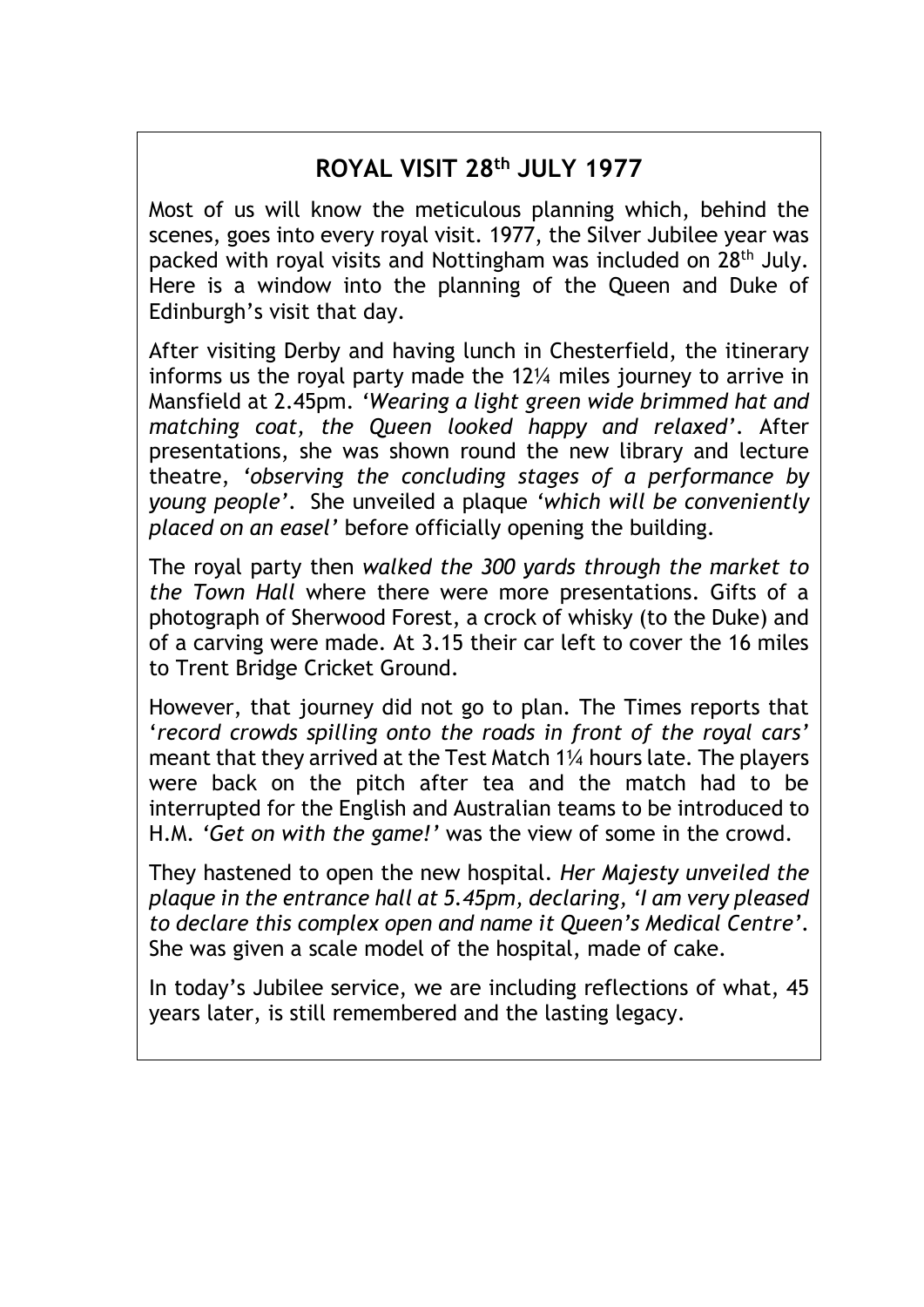## **LAST WEEK AT ST MARY'S**

**Saturday.** Urban Abbey Prayer Morning, with a focus on mission to the city. A really uplifting time of worship and prayer.

**Wednesday.** Live broadcast of Ey Up Notts, featuring the Platinum Jubilee Service

**WORKPLACE WEDNESDAY** at St Mary's, each week. If you're looking for a third space to work away from home & the office, look no further than this alternative new workspace. St Mary's is a unique setting with wi-fi & and there will be fresh coffee. 9 to 12pm, no charge & no need to book. Get the word round too.

**VOLUNTEER OPPORTUNITIES –** Please note that there are many opportunities to volunteer, both in the services, with children's work and in many other ways – please see last week's TWASM.

.Please note that due to college exams St Mary's will only be open to visitors on Wednesday this coming week. However, there will be Thursday Communion at 12.45.

**GIVING TO ST MARY'S** We rely on your financial support. Kindly use online banking (NatWest 56-00-61, St Mary's PCC a/c 00834602); cash or cheque in the donations chest; the card reader; or via the website. Please use Gift Aid if you are a UK tax-payer. Standing order forms are by the south porch.

**FROM MEADOWS FOODBANK** Needed please - UHT milk; sugar; coffee; jam; oil; tinned meat, tuna, fruit, sweetcorn, tomatoes, potatoes; noodles; peanut butter; toiletries; laundry tabs; washingup liquid; or cash donations. Also good condition children's books. Tues 5.30–7.15, Fri 10-12, Sat 11-1pm NG2 2JD